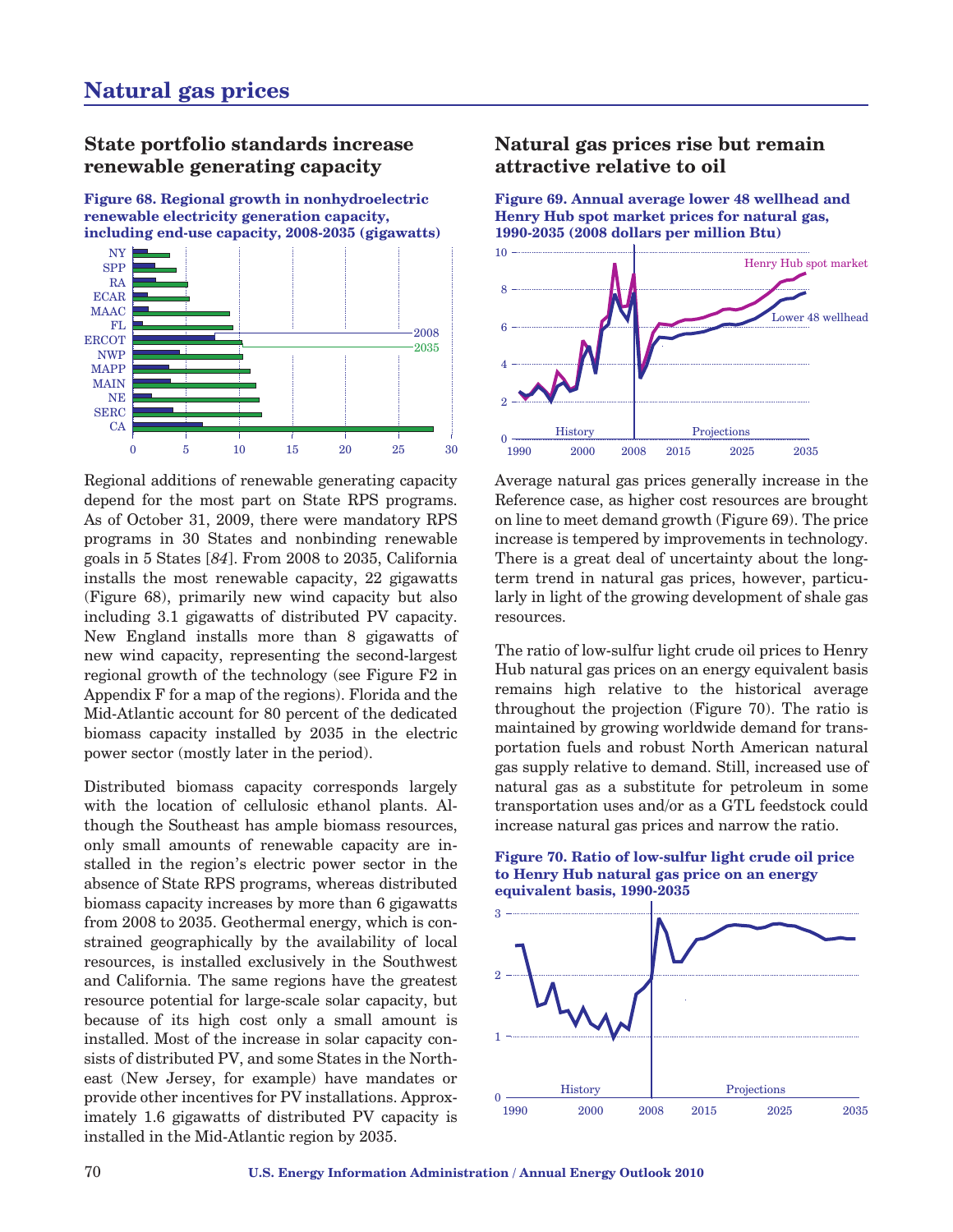## **Natural gas prices vary with economic growth and technology progress**

**Figure 71. Annual average lower 48 wellhead prices for natural gas in three technology cases, 1990-2035 (2008 dollars per thousand cubic feet)**



The extent to which natural gas prices increase in the *AEO2010* Reference case and in the Rapid and Slow Technology cases depends on assumptions about the rate of improvement in natural gas exploration and production technologies. Technology improvements, in addition to reducing drilling and operating costs and expanding the economically recoverable resource base, also affect the timing of production increases from sources such as shale gas.

Technology improvement is particularly important to the production of natural gas from shale formations, which can typically be produced at lower incremental cost, but require relatively high capital expenditures. The Reference case assumes that annual technology improvements follow historical trends. In the Rapid Technology case, exploration and development costs per well decline at a faster rate, which accelerates growth in production. Technology improvements also lead to earlier initial production and higher production rates, which result in favorable economics that encourage further growth. The downward pressure placed on natural gas prices by more rapid technology improvement is, however, offset somewhat by higher levels of consumption.

In the Slow Technology case, slower declines in exploration and development costs lead to higher natural gas prices and lower levels of consumption than in the Reference case (Figure 71). In both the Slow and Rapid Technology cases, as in the Reference case, completion of the Alaska pipeline (in 2020 and 2027 in the Slow Technology and Rapid Technology cases, respectively) results in a temporary decline in natural gas prices.

### **U.S. natural gas prices have limited sensitivity to oil prices**

**Figure 72. Annual average lower 48 wellhead prices for natural gas in three oil price cases, 1990-2035 (2008 dollars per thousand cubic feet)**



Oil prices have small but measurable impacts on domestic natural gas production and prices, causing them to increase in the High Oil Price case and decrease in the Low Oil Price case. Higher or lower oil prices lead to higher or lower levels of drilling activity, which affect the costs of labor and key commodities, such as steel, that factor into production costs for both industries. As a result, domestic natural gas prices rise and fall with oil prices (Figure 72). The changes are offset in part by increased production of liquids associated with natural gas production when oil prices are higher, as well as the increase in recovery of associated gas that comes with increased oil production.

Different oil price assumptions also affect domestic natural gas supply through their effects on global availability of natural gas exports. Although U.S. natural gas consumption is lower in the High Oil Price case, higher oil prices tend to increase natural gas consumption in international markets, where it is used instead of liquids and also to produce liquids, thereby reducing the amount of natural gas, particularly LNG, available for export to U.S. markets.

Internationally, there is a greater potential for shifting between oil and natural gas than in the United States. In addition, many European and Asian natural gas price contracts are tied to oil prices, and as a result world natural gas prices tend to move with oil prices. A stronger price linkage in the United States could occur with the development of new markets, such as GTL production, natural gas vehicles, or LNG exports.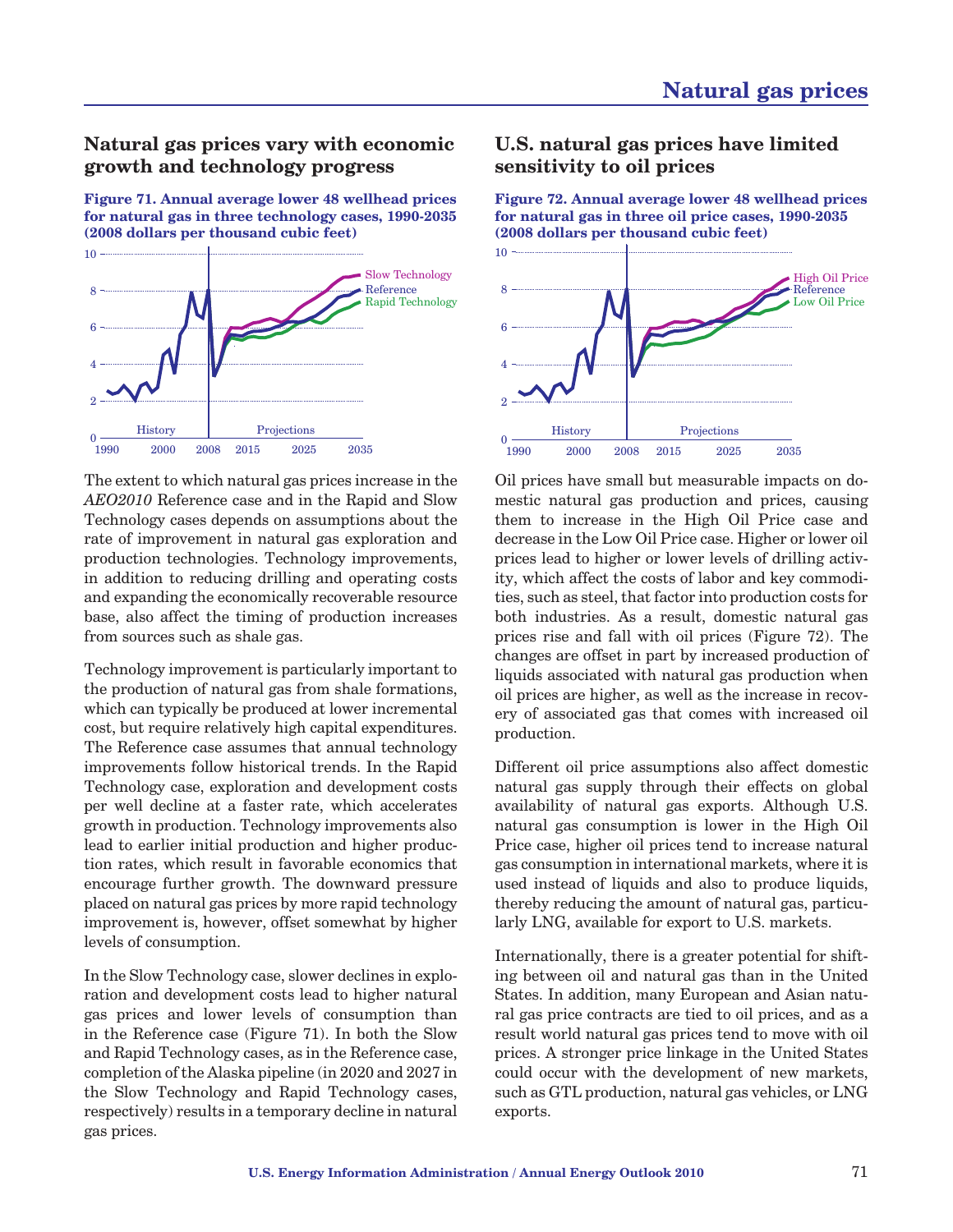# **Shale gas provides largest source of growth in U.S. natural gas supply**

**Figure 73. Natural gas production by source, 1990-2035 (trillion cubic feet)**



The increase in U.S. natural gas production from 2008 to 2035 in the *AEO2010* Reference case results primarily from continued growth in production of shale gas, recent discoveries in deep waters offshore, and, to a lesser extent, stranded natural gas brought to market after construction of the Alaska natural gas pipeline is completed in 2023 (Figure 73). Shale gas and coalbed methane make up 34 percent of total U.S. production in 2035, doubling their 17-percent share in 2008.

Shale gas is the largest contributor to the growth in production, while production from coalbed methane deposits remains relatively stable from 2008 to 2035. Advances in horizontal drilling and hydraulic fracturing techniques—as well as improved drill bits, steering systems, and instrumentation monitoring equipment—have contributed to higher success and recovery rates, reduced cycle times, lower costs, and shorter times required to bring new shale gas production to market.

Offshore natural gas, the bulk of which is from deep waters in the Gulf of Mexico, contributes significantly to domestic supply. Fields that started producing recently or are expected to start producing within the next few years include Great White, Norman, Shenzi, Tahiti, and Cascade. Production from the continued development of recent discoveries, as well as new discoveries, more than offsets production declines in older fields, resulting in a net increase in offshore production through 2035.

# **Economic growth and technology progress affect natural gas supply**

**Figure 74. Total U.S. natural gas production in five cases, 1990-2035 (trillion cubic feet)**



Growth in domestic natural gas production is affected by economic growth and advances in exploration and production technology. The effect of economic growth on domestic natural gas production results from its impact on natural gas consumption and prices. Improvements in technology reduce natural gas drilling and production costs, increase the productive capacity of natural gas wells, and increase the number of successful wells.

Natural gas consumption in 2035 is 2.1 trillion cubic feet higher in the High Economic Growth case than in the Reference case. More than one-half of the increase in the High Growth case is met by an increase of 1.3 trillion cubic feet in domestic production (Figure 74); the remainder is met by an increase in pipeline imports from Canada, supported in part by the introduction of Mackenzie Delta gas in 2032. Roughly one-third of the increase in domestic production comes from shale gas, one-third comes from other lower 48 onshore production, excluding coalbed methane production, and the balance comes from coalbed methane, offshore, and Alaska.

Annual production of natural gas from 2008 to 2035 is, on average, 0.4 trillion cubic feet higher in the Rapid Technology case than in the Reference case. The additional production from the lower 48 States places downward pressure on natural gas prices and delays construction of the Alaska natural gas pipeline—from 2023 in the Reference case to 2027 in the Rapid Technology case. In the Slow Technology case, average annual production of domestic natural gas from 2008 to 2035 is 0.5 trillion cubic feet lower than in the Reference case from 2008 to 2035.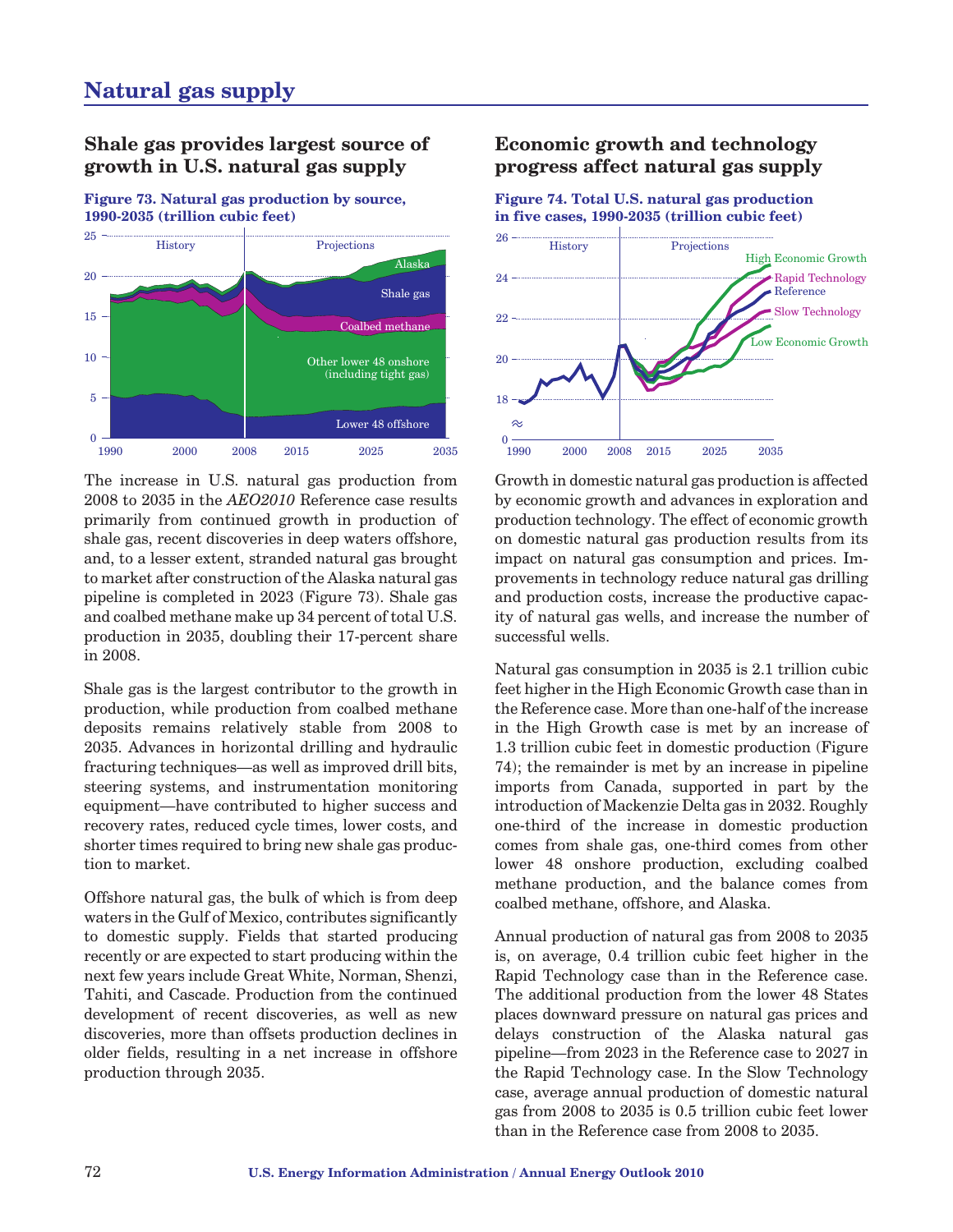# **Natural gas production grows in Northeast, Rocky Mountain regions**



A 4-fold increase in shale gas production from 2008 to 2035 more than offsets a 31-percent decline in other lower 48 onshore natural gas production in the *AEO-2010* Reference case. Significant increases in shale gas production are expected in the Northeast, Gulf Coast, and Midcontinent regions (Figure 75). (See Figure F4 in Appendix F for a map of the regions.) Coalbed methane production, which has grown rapidly over the past several decades, is relatively stable through 2035 and is confined largely to the Rocky Mountain region.

In the Northeast, natural gas production grows by 34 percent from 2008 to 2035 in the Reference case, led by increased development of shale gas. The growth has the potential to replace some of the Northeast's current natural gas supply that comes from the U.S. Gulf Coast and from Canada, resulting in more Gulf Coast supply available to other regions. This has the potential to moderate natural gas prices at the Henry Hub.

While U.S. shale gas production increases, total onshore natural gas production declines slightly in the Gulf Coast region, by 27 percent in the Midcontinent region, and by 9 percent in the Southwest from 2008 to 2035. The Rocky Mountain region is expected to see an increase in total production (8 percent), largely from tight sand formations (which are included in the "other gas" category). The largest decline in total natural gas production, about 63 percent, is projected for the West Coast region, where no shale gas or coalbed methane is produced.

## **Shale gas production grows substantially in most regions**

**Figure 76. Shale gas production by region, 2008, 2020, and 2035 (trillion cubic feet)**



Growth in natural gas production from shale formations offsets declines in other supply sources nationwide throughout the *AEO2010* Reference case projection. The growth depends, in part, on future growth in demand for natural gas. With an assumed 347 trillion cubic feet of technically recoverable shale gas, the potential for increased production is large. The true potential of the U.S. shale gas resource remains uncertain, however, as estimates vary and experience continues to provide new information.

Shale gas production occurs in new and sometimes previously abandoned areas, where its production may require increases in processing, storage, and pipeline capacity. Although production from the Antrim shale has started declining, and development in parts of the Marcellus shale has been inhibited somewhat by limitations on the issuance of drilling permits [*85*], shale gas production in the Northeast region more than doubles from 2008 to 2035 in the Reference case (Figure 76).

In the Gulf Coast region, where the Haynesville play is expected to become a major contributor, shale gas compensates for almost 91 percent of the decline in other natural gas production. In the Midcontinent region, production from the Fayetteville and Woodford shales offsets approximately 57 percent of the decline in other natural gas production. And in the Southwest region, production from the older Barnett shale play offsets approximately 66 percent of the decline in other natural gas production. There is no projected shale gas production in the West Coast region.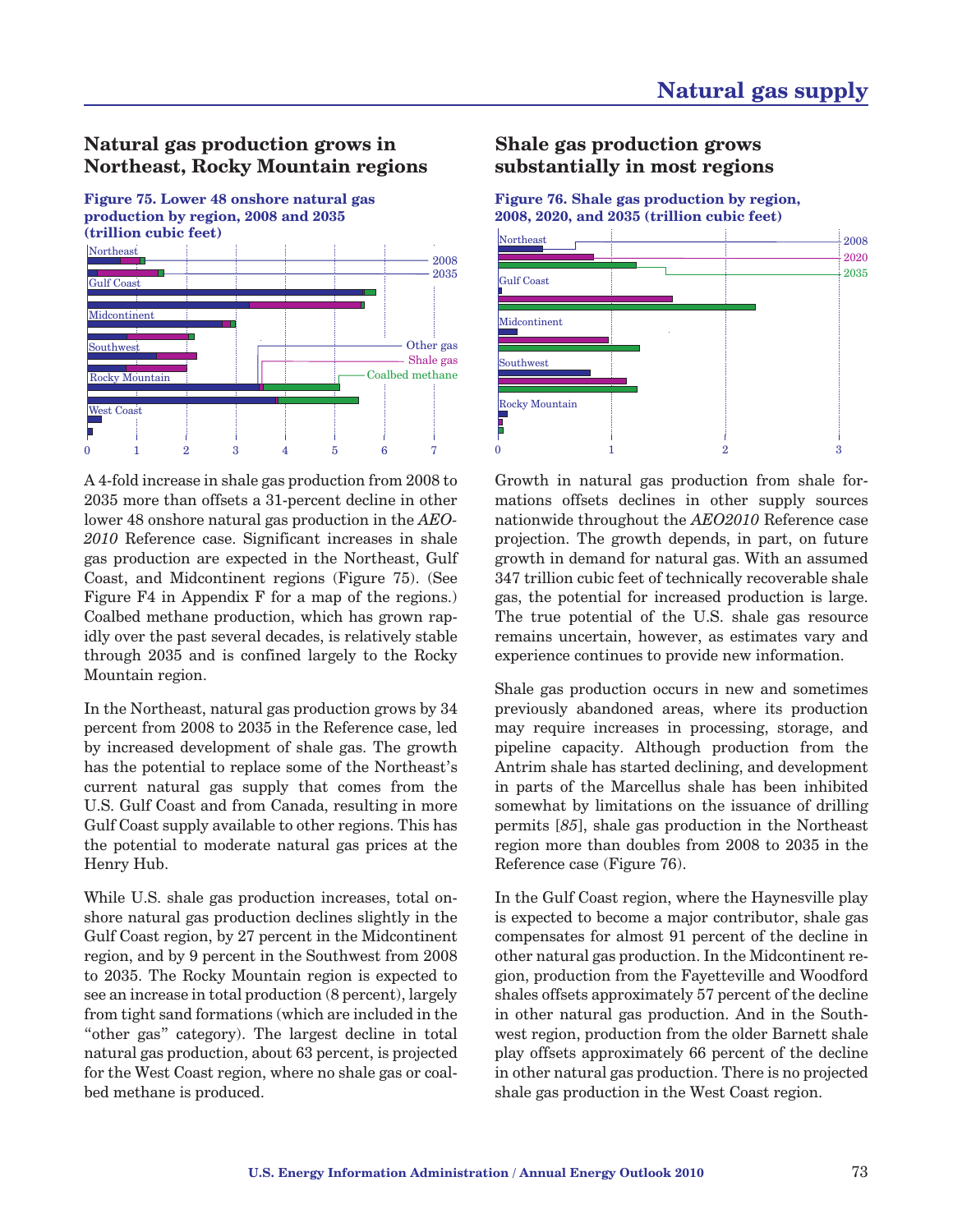# **U.S. net imports of natural gas decline as domestic production rises**

**Figure 77. U.S. net imports of natural gas by source, 1990-2035 (trillion cubic feet)**



U.S. net imports of natural gas decline in the Reference case from 13 percent of total supply in 2008 to 6 percent in 2035. The reduction consists primarily of lower imports from Canada and higher exports to Mexico, as a result of demand growth in both countries that outpaces the growth in their production, as well as increased U.S. production.

In the Reference case, imports from Canada decline rapidly through 2014 (Figure 77), as increased production from growing sources, such as shale gas, is not yet sufficient to offset the decline in other sources. After 2014, U.S. imports from Canada stabilize at 1.7 to 1.9 trillion cubic feet per year through 2035. However, the size of Canada's shale gas resource is uncertain at present. In the Low Technology and High Economic Growth cases, which include higher natural gas prices, a pipeline from the Mackenzie Delta is constructed before 2035. With lower natural gas prices, it is not completed by 2035.

U.S. imports of LNG increase to a high of 1.5 trillion cubic feet in 2021 as new liquefaction capacity is built in exporting countries, then decline as demand from other importing countries grows to absorb more of the output from the new capacity. Other importing countries have few economical alternatives to LNG, whereas the United States has ample supplies of domestic natural gas. Therefore, U.S. import levels depend primarily on the amount of excess liquefaction capacity available. Domestic production keeps U.S. natural gas prices low relative to world LNG prices, which remain tied to oil prices in many foreign markets. Actual import volumes are likely to vary notably around the trend line.

# **High LNG supply case illustrates uncertainty in future import levels**

**Figure 78. Cumulative difference from Reference case natural gas supply and consumption in the High LNG Supply case, 2008-2035 (trillion cubic feet)**



U.S. imports of LNG depend on world liquefaction capacity, world demand for LNG, and U.S. natural gas prices. When there is excess natural gas supply in world markets (for example, during years with warmer weather than normal), more LNG becomes available for U.S. imports. The *AEO2010* High LNG case assumes the availability of more LNG imports to North America than in the Reference case—up to 5 times more in 2035 and cumulatively 2.9 times more from 2009 to 2035, or a total of 70 trillion cubic feet.

The increase in LNG imports results in lower wellhead prices, with annual wellhead prices lower in the High LNG case than in the Reference case by 7 to 18 percent (\$0.55 to \$1.42 per thousand cubic feet) during the period from 2020 to 2035. A major impact of the increase in LNG imports in the High LNG case is on the timing of the Alaska pipeline, which is opened in 2023 in the Reference case but delayed until 2033 in the High LNG case. In the lower 48 States, a major impact of increased LNG imports is reduced production of onshore natural gas and an even larger percentage reduction in offshore production, because lower prices imply that fewer U.S. natural gas resources are economical to produce.

Effects on U.S. natural gas consumption in the High LNG case are primarily in the price-responsive electricity generation sector, where natural gas competes with coal and renewables. The electricity generation sector accounts for 80 percent of the cumulative difference in consumption between the two cases (Figure 78).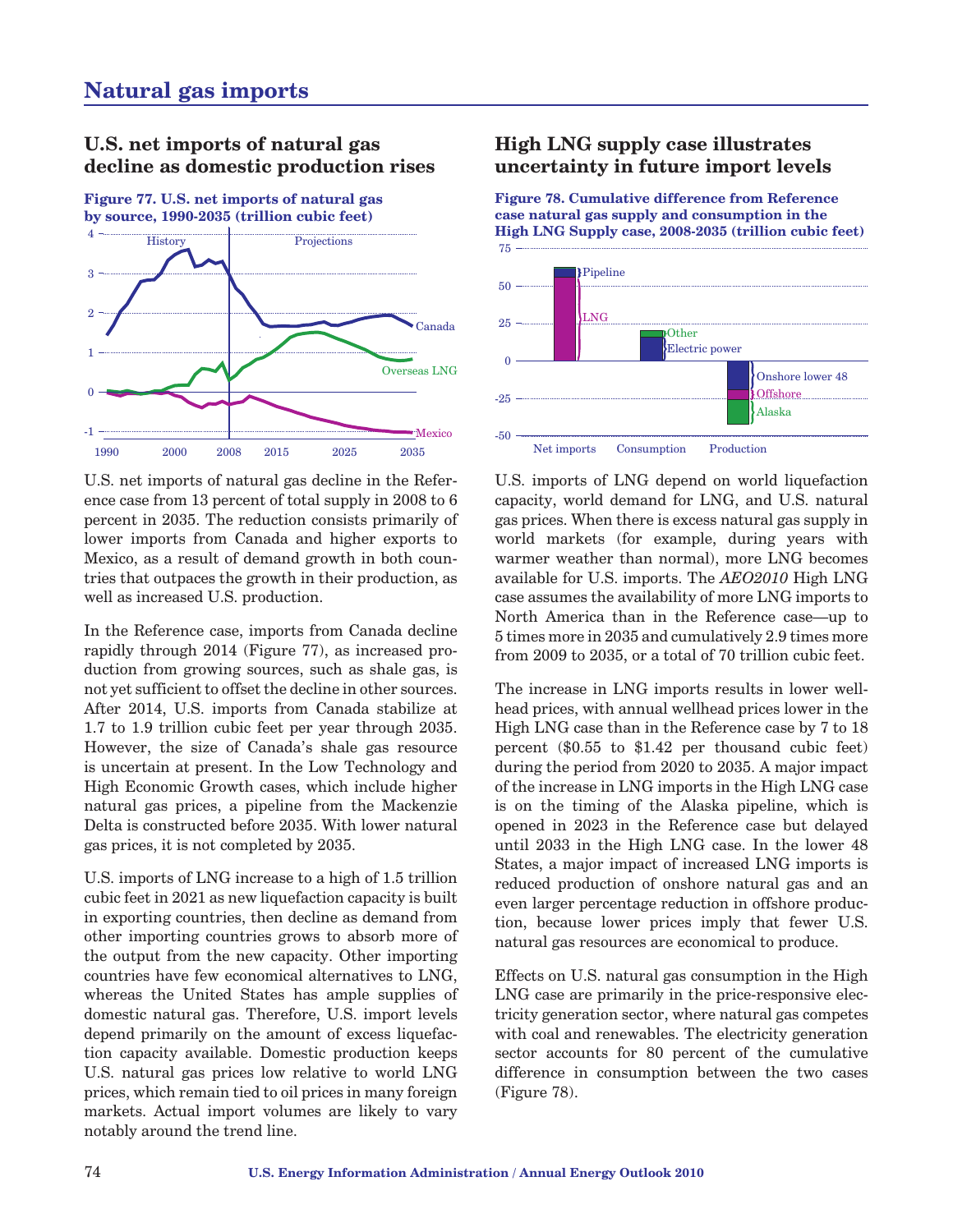### **Transportation uses spur growth in liquid fuels consumption**

**Figure 79. Liquid fuels consumption by sector, 1990-2035 (million barrels per day)**



U.S. consumption of liquid fuels—including fuels from petroleum and, increasingly, those derived from fuels such as biomass, coal, and natural gas—totals 22.1 million barrels per day in 2035 in the Reference case, an increase of 2.5 million barrels per day over the 2008 total (Figure 79). In all sectors except transportation, liquid fuel consumption remains at roughly the same level over the projection period. As a result, the transportation sector accounts for 74 percent of total liquid fuels consumption in 2035, up from 71 percent in 2008.

Motor gasoline, ultra-low-sulfur diesel, and jet fuel are the main fuels consumed in the transportation sector. Although EIA expects that the most recent increases in U.S. CAFE standards will increase the fuel efficiency of motor vehicles, the growth in demand for transportation services that results from increases in population and GDP outpaces the expected improvements in efficiency.

Growth in demand for transportation fuels is met primarily by diesel fuel and biofuels. While motor gasoline consumption (including ethanol used in E10) increases by 0.1 million barrels per day from 2008 to 2035 in the Reference case, consumption of diesel fuel and E85 increases by 1.0 and 1.2 million barrels per day, respectively, over the period. Growth in demand for biofuels is primarily a result of the EISA2007 RFS. Growth in demand for diesel fuel results from the increasing sales of diesel LDVs that are needed to meet the new CAFE standards, as well as an increase in shipping that leads to more consumption of diesel by heavy freight trucks.

### **U.S. crude oil production increases as projected world oil prices rise**

**Figure 80. Domestic crude oil production by source, 1990-2035 (million barrels per day)**



Total U.S. crude production increases from 2008 to 2035, as rising world oil prices spur both onshore and offshore drilling. In the short term, a vast majority of the increase comes from deepwater offshore fields. Fields that started producing in 2009 or are expected to start in the next few years include Great White, Norman, Tahiti, Gomez, Cascade, and Chinook. All are in water deeper than 800 meters, and most are in the Central Gulf of Mexico. Production from those fields, combined with increased production from fields that started producing in 2007 and 2008, contributes to the near-term growth in offshore production. Over the longer term, production from the continued development of other recent discoveries, as well as new discoveries, offsets production declines in older fields, resulting in an increase in production through 2035 (Figure 80).

Removal of the Congressional moratorium on drilling in the Eastern Gulf of Mexico, Atlantic, and Pacific regions of the Outer Continental Shelf also allows for more crude oil production from offshore areas in the Pacific after 2016, in the Atlantic after 2021, and in the Eastern Gulf of Mexico after 2025 [*86*]. In 2035, U.S. crude oil production includes 0.4 million barrels per day from the Pacific offshore, 0.2 million from the Atlantic offshore, and 0.1 million from the Eastern Gulf of Mexico. Lower 48 onshore production of crude oil continues to increase through 2035, primarily as a result of wider application of  $CO<sub>2</sub> EOR$  techniques. EOR makes up 37 percent of total onshore production in 2035, up from 12 percent in 2008. Continued exploitation of the Bakken shale formation and the startup of oil shale liquids production after 2023 also contribute to the growth in onshore oil production.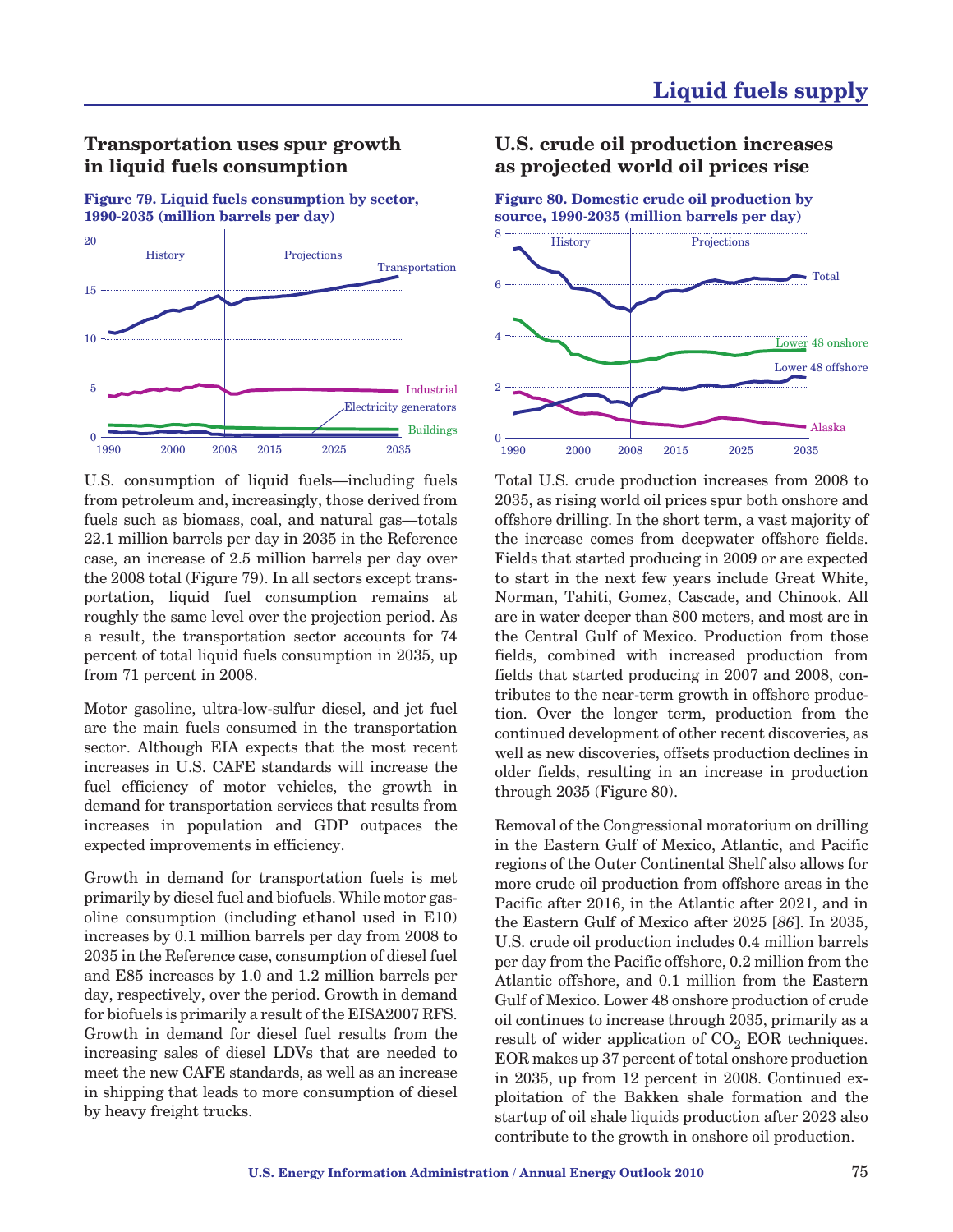## **U.S. oil production depends on prices and technology**

**Figure 81. Total U.S. crude oil production in five cases, 1990-2035 (million barrels per day)**



U.S. crude oil production, both onshore and offshore, is sensitive to future world oil prices and advances in technology. The rate of growth in domestic crude oil production depends largely on assumptions about world oil prices (Figure 81), as remaining onshore resources typically require more costly secondary or tertiary recovery techniques. Generally, high-cost projects are more economical when world oil prices are high. However, long lead times from discovery to production limit the increase in production, particularly offshore, over the projection period. Production from deepwater offshore projects and from lower 48 onshore EOR projects accounts for most of the variation in domestic production in the High and Low World Oil Price cases.

Different assumptions about rates of technology improvement also have significant effects on crude oil production, through their effects on exploration and development costs, success rates, and production efficiencies. Advances in horizontal drilling and hydraulic fracturing techniques, as well as improved drill bits, steering systems, and instrumentation monitoring equipment, are among the key advances that have contributed to increases in domestic production over the past few years, reversing the historical trend of declining U.S. crude oil production. Horizontal drilling, in particular, is regarded by many as one of the most valuable technologies introduced in the industry, because it can be used in many situations where conventional drilling is impossible or prohibitively expensive.

## **Liquids production from biomass, coal, and oil grows as oil prices rise**

**Figure 82. Liquids production from biomass, coal, and oil shale, 2008-2035 (thousand barrels per day)** 750



Liquids produced from BTL and CTL, as well as oil shale production, become more significant as world oil prices increase. BTL production shows the most rapid rise in the *AEO2010* Reference case (Figure 82), as increases in the costs of petroleum-based feedstocks make alternative feedstocks, such as biomass, more cost-competitive. In addition, the carbonmitigating potential of BTL fuels makes them more attractive in a carbon-conscious environment. Financial and technical difficulties, however, continue to provide major challenges to the penetration of BTL technology in the liquid fuels industry.

CTL production also grows in the Reference case, more rapidly than BTL in the early years but more slowly after 2020, so that total CTL production in 2035 is less than one-half the total for BTL. Although advances in coal liquefaction technology have made it commercially available in other countries, including South Africa, China, and Germany, the technical and financial risks of building what would be essentially a first-of-a-kind facility in the United States have discouraged significant investment thus far. In addition, the possibility of new legislation aimed at reducing U.S. GHG emissions creates further uncertainty for future investment in CTL.

With ongoing improvement in oil shale technology, commercial production starts in 2023 and increases rapidly to 1.7 percent of total U.S. liquids supply in 2035. However, oil shale development suffers from environmental, technical, and financial uncertainties similar to those for CTL.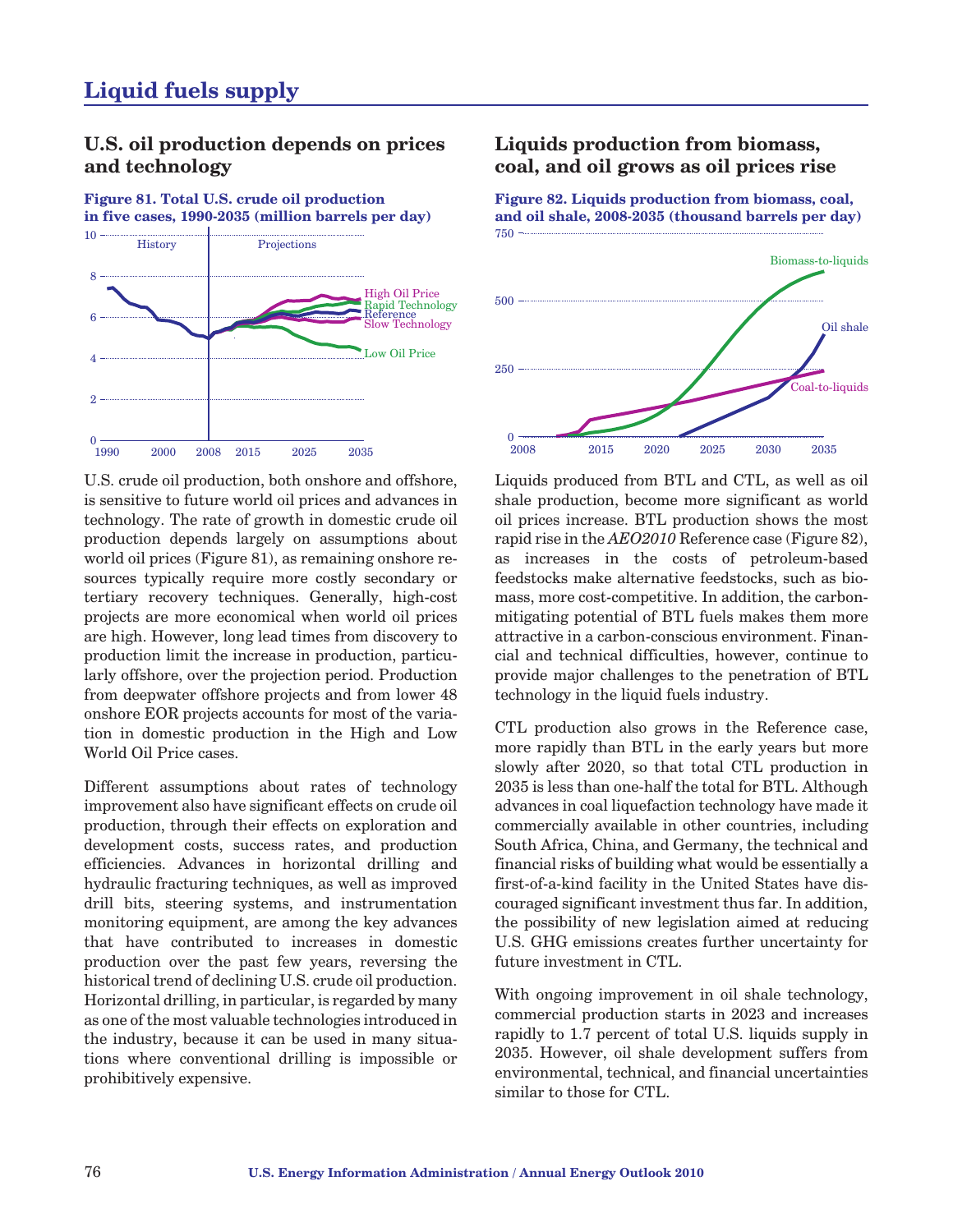# **Imports of liquid fuels vary with world oil price assumptions**

**Figure 83. Net import share of U.S. liquid fuels consumption in three cases, 1990-2035 (percent)**



U.S. imports of liquid fuels, which grew steadily from the mid-1980s to 2005, decline significantly from 2008 to 2035 in the *AEO2010* Reference and High Oil Price cases, even as they continue to provide a major part of total U.S. liquids supply. Higher prices lead to more domestic production of oil and in combination with the RFS lead to more domestic biofuel production, while at the same time the higher energy prices moderate growth in overall demand for liquids.

The net import share of U.S. liquid fuels consumption fell from 60 percent in 2005 to 57 percent in 2008 and about 54 percent in 2009. That trend continues in the projections, with the net import share falling to 45 percent in the Reference case and to 30 percent in the High Oil Price case in 2035. Increased domestic production of crude oil and biofuels reduces the need for imports of crude oil and petroleum products in the High Oil Price case, but the import share of total consumption is still substantial (Figure 83). In the Low Oil Price case, the net import share rises to 62 percent in 2035. With lower prices for liquid fuels, demand increases while domestic production decreases, and more imports are needed to meet demand.

The above projections for net import shares are based on total U.S. consumption of all liquid fuels, including biofuels and other alternative fuels. When only petroleum consumption is considered (instead of total liquid fuels consumption), the net import share of petroleum declines from 57 percent in 2008 to 49 percent in 2035 in the Reference case.

### **EISA2007 RFS targets are not met in 2022 but are surpassed later**

**Figure 84. EISA2007 RFS credits earned in selected years, 2008-2035 (billion credits)** 50



EISA2007 mandates a total RFS credit requirement of 36 billion gallons in 2022. Credits are equal to ethanol-equivalent gallons produced [*87*], except for the biodiesel schedule, which is based on actual volumes. BTL distillates receive a 1.7-gallon credit for each gallon produced, because the energy content of BTL fuels is higher than the energy content of ethanol. In total, 15 billion gallons of credits from conventional biofuels and 21 billion gallons from advanced biofuels—including 16 billion gallons from cellulosic biofuels—are required in 2022.

If available biofuel quantities are inadequate to meet the initial targets, EISA2007 provides for application of waivers and modification of applicable credit volumes. In the Reference case only 25.7 billion gallons of RFS credits are generated in 2022 (Figure 84), because economic and technological factors prevent cellulosic biofuel production from providing the credits that would be needed to meet the requirement.

Corn ethanol makes the largest contribution toward the RFS mandate, providing up to 14.2 billion credits in 2022. Cellulosic ethanol contributes 2.1 billion credits to the advanced and cellulosic biofuel requirement in 2022, and BTL contributes 2.5 billion credits. The remaining 6.9 billion gallons of credits for advanced biofuels in 2022 include ethanol imports, biodiesel, and renewable diesel. As the technologies mature, production of cellulosic ethanol and BTL increases to 5.1 billion and 9.6 billion gallons of credits, respectively, in 2035. Production of biofuels ultimately surpasses the RFS requirement as higher oil prices and lower production costs improve their competitiveness.